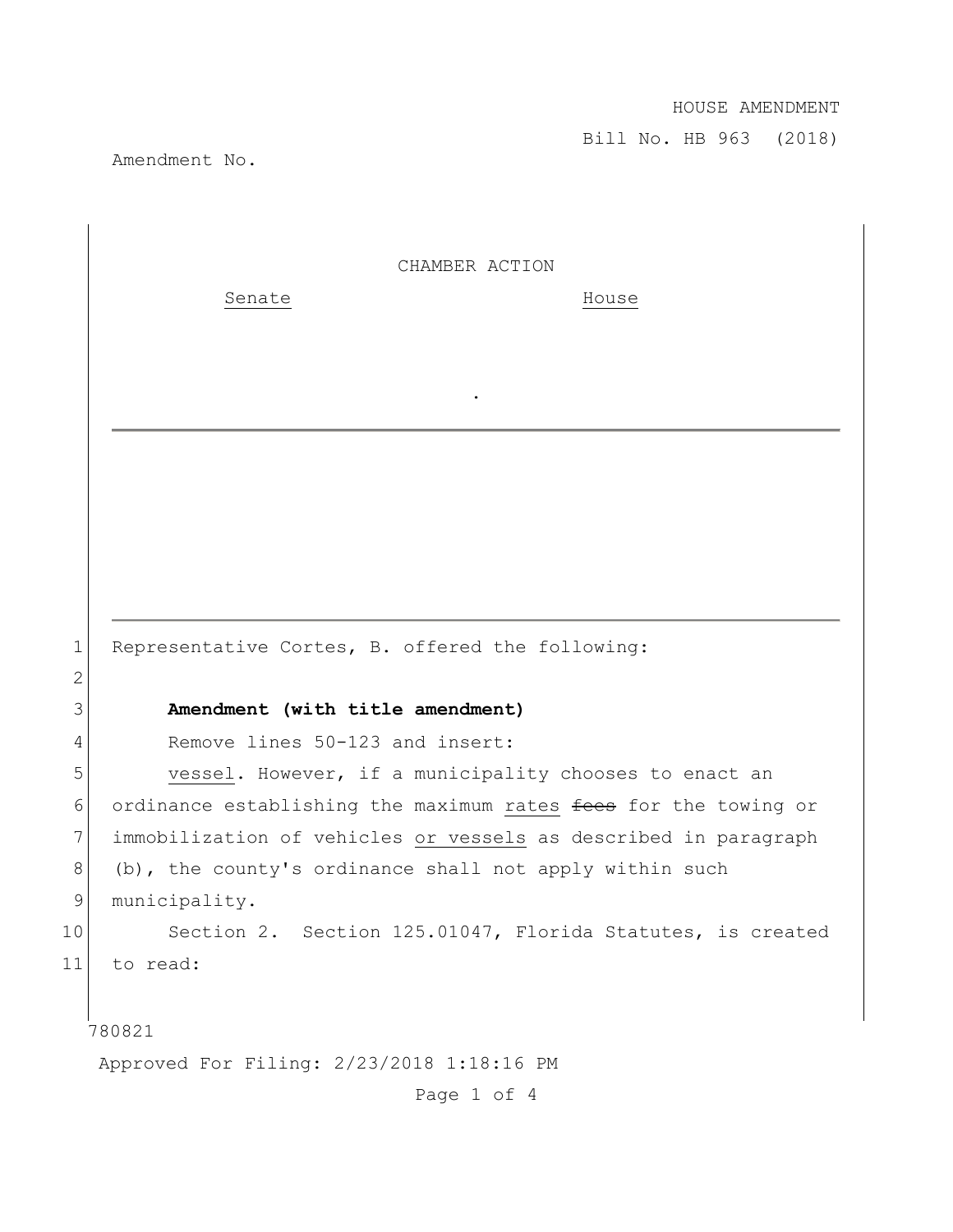Bill No. HB 963 (2018)

Amendment No.

| 12 | 125.01047 Rules and ordinances relating to towing                |
|----|------------------------------------------------------------------|
| 13 | services.-                                                       |
| 14 | (1) A county may not enact an ordinance or rule that would       |
| 15 | impose a fee or charge on an authorized wrecker operator, as     |
| 16 | defined in s. $323.002(1)$ , or on a towing business for towing, |
| 17 | impounding, or storing a vehicle or vessel. As used in this      |
| 18 | section, the term "towing business" means a business that        |
| 19 | provides towing services for monetary gain.                      |
| 20 | The prohibition set forth in subsection (1) does not<br>(2)      |
| 21 | affect a county's authority to:                                  |
| 22 | Levy a reasonable business tax under s. 205.0315, s.<br>(a)      |
| 23 | 205.033, or s. 205.0535.                                         |
| 24 | (b) Impose and collect a reasonable administrative fee or        |
| 25 | charge on the registered owner or other legally authorized       |
| 26 | person in control of a vehicle or vessel, or the lienholder of a |
| 27 | vehicle or vessel, not to exceed 25 percent of the maximum       |
| 28 | towing rate, to cover the cost of enforcement, including parking |
| 29 | enforcement, by the county when the vehicle or vessel is towed   |
| 30 | from public property. However, an authorized wrecker operator or |
| 31 | towing business may impose and collect the administrative fee or |
| 32 | charge on behalf of the county and shall remit such fee or       |
| 33 | charge to the county only after it is collected.                 |
| 34 | (3)<br>Subsection (1) does not apply to a county with an         |
| 35 | existing towing licensing program as of January 1, 2018.         |
| 36 | However, such county may not levy a business tax as set forth in |
|    | 780821                                                           |
|    | Approved For Filing: 2/23/2018 1:18:16 PM                        |

Page 2 of 4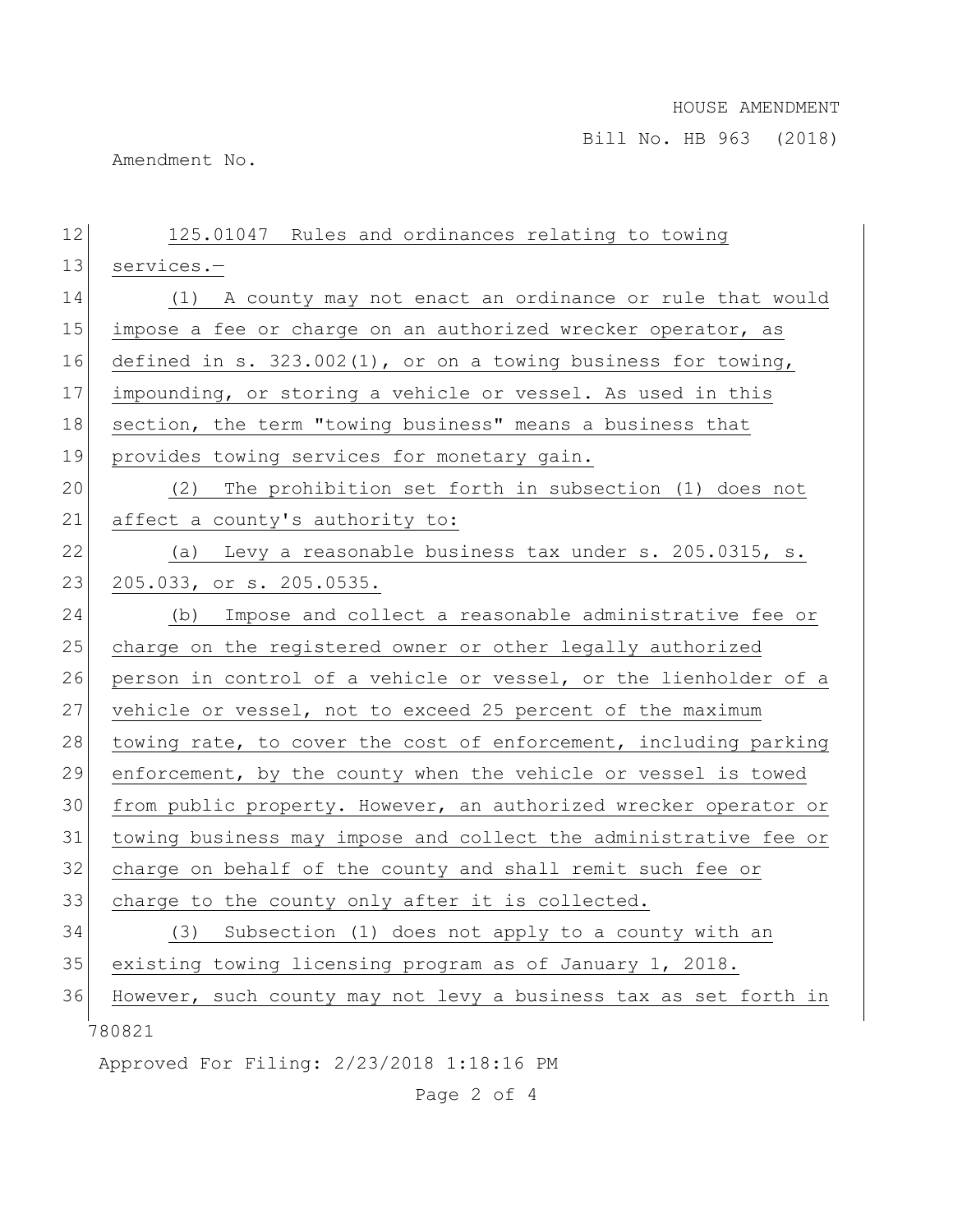Bill No. HB 963 (2018)

Amendment No.

37 paragraph (2)(a) or impose and collect an administrative fee or  $38$  charge as set forth in paragraph  $(2)$  (b). 39 Section 3. Paragraphs (b) and (c) of subsection (1) of 40 section 166.043, Florida Statutes, are amended to read: 41 166.043 Ordinances and rules imposing price controls; 42 findings required; procedures.-43 (1) 44 (b) The provisions of this section shall not prevent the 45 enactment by local governments of public service rates otherwise 46 authorized by law, including water, sewer, solid waste, public 47 transportation, taxicab, or port rates, rates for towing of 48 vehicles or vessels from or immobilization of vehicles or 49 vessels on private property, or rates for removal and storage of 50 wrecked or disabled vehicles or vessels from an accident scene 51 or the removal and storage of vehicles or vessels in the event 52 the owner or operator is incapacitated, unavailable, leaves the 53 procurement of wrecker service to the law enforcement officer at 54 the scene, or otherwise does not consent to the removal of the 55 vehicle or vessel. 56 (c) Counties must establish maximum rates which may be 57 charged on the towing of vehicles or vessels from or 58 immobilization of vehicles or vessels on private property, 59 removal and storage of wrecked or disabled vehicles or vessels 60 from an accident scene or for the removal and storage of 61 vehicles or vessels, in the event the owner or operator is

780821

Approved For Filing: 2/23/2018 1:18:16 PM

Page 3 of 4